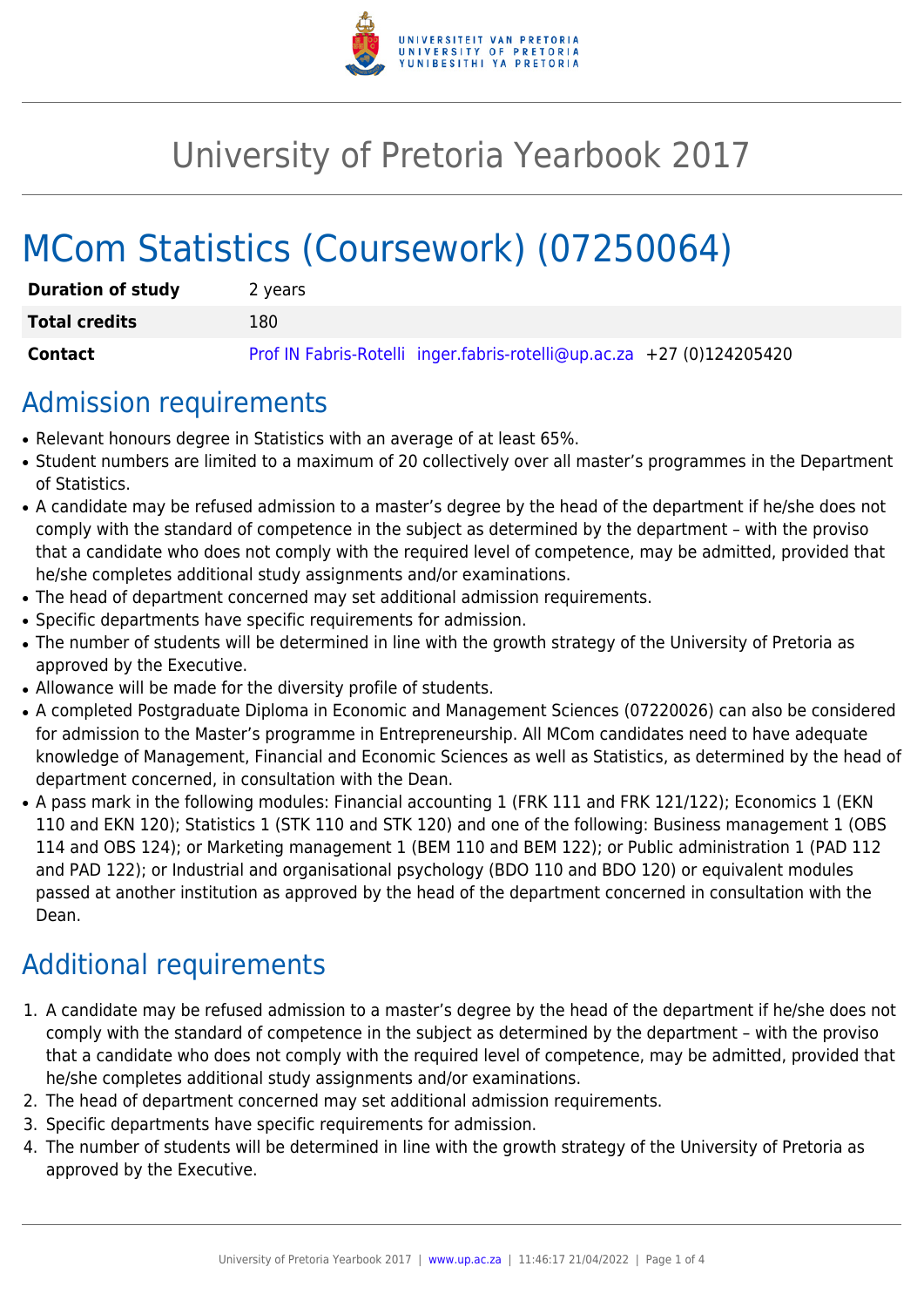

- 5. Allowance will be made for the diversity profile of students.
- 6. A completed Postgraduate Diploma in Economic and Management Sciences can also be considered for admission to the Master's programme in Entrepreneurship.

All MCom candidates need to have adequate knowledge of Management, Financial and Economic Sciences as well as Statistics, as determined by the head of department concerned, in consultation with the Dean. A pass mark in the following modules:

- Financial accounting 1 (FRK 111 and FRK 121/122);
- Economics 1 (EKN 110 and EKN 120);
- Statistics 1 (STK 110 and STK 120) and one of the following:
- Business management 1 (OBS 114 and OBS 124); or
- Marketing management 1 (BEM 110 and BEM 122); or
- Public administration 1 (PAD 112 and PAD 122); or
- Industrial and organisational psychology (BDO 110 and BDO 120) or equivalent modules passed at another institution as approved by the head of the department concerned in consultation with the Dean.

# Other programme-specific information

As long as progress is satisfactory, renewal of registration of a master's student will be accepted for a second year of study in the case of a full-time student. Renewal of registration for a third and subsequent years for a fulltime student will only take place when Student Administration of the Faculty receives a written motivation (the required form can be obtained from the Head of Department) that is supported by the Head of Department and Postgraduate Studies Committee.(See Regulations G.32 and G.36.)

# Examinations and pass requirements

The pass mark for both a dissertation and a mini-dissertation is 50%. The provisions regarding pass requirements for dissertations, contained in General Regulation G.12.2, apply mutatis mutandis to minidissertations. A pass mark of at least 50% is required in the examination of each module.

### Research information

#### **Dissertations/mini-dissertations/research reports, curricula and modules**

- 1. The degree programme requires that a dissertation/mini-dissertation/research article must be submitted in a field of study chosen from the fields covered for the honours degree, provided that the Dean may, on the recommendation of the head of department concerned, approve the replacement of the required dissertation by the successful completion of a prescribed number of module credits and a mini-dissertation/research article.
- 2. Information on modules, credits and syllabi is available, on request, from the head of department concerned.
- 3. A module in Research Methodology is compulsory in all programmes. The Dean may, on the recommendation of the head of department concerned, waive the prerequisites.
- 4. Sufficient number of bound copies of the thesis/dissertation must be submitted to the Head: Student Administration for examination, after permission is granted by the supervisor.

#### **Article for publication**

A dean may require, before or on submission of a dissertation, the submission of a draft article for publication to the supervisor. The draft article should be based on the research that the student has conducted for the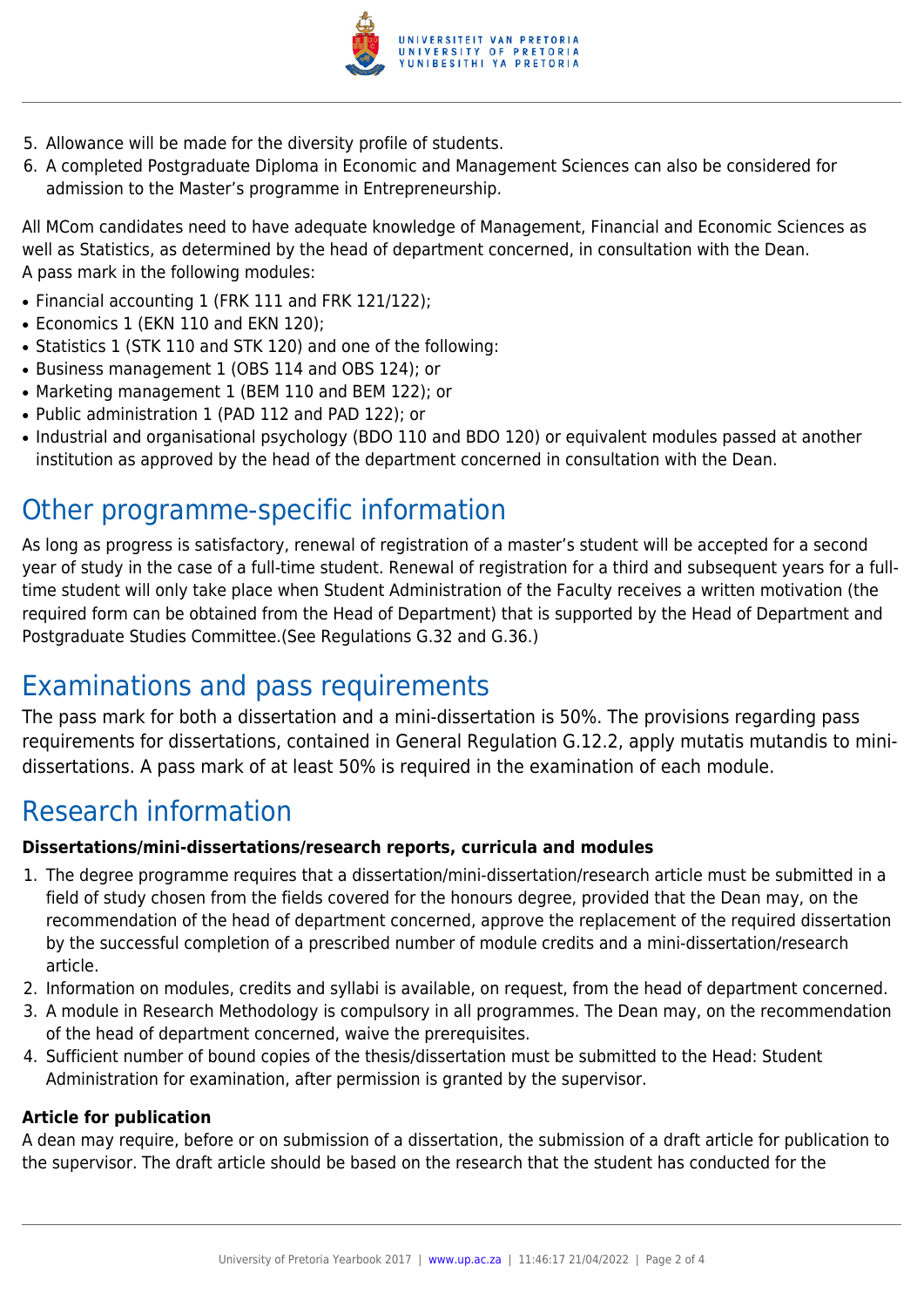

dissertation and be approved by the supervisor concerned. The supervisor should then have the opportunity to take the paper through all the processes of revision and resubmission as may be necessary and/or appropriate in order to achieve publication.

#### **Submission of dissertation**

A dissertation is submitted to the Head: Student Administration, before the closing date for the various graduation ceremonies as announced annually.

For examination purposes, a student must, in consultation with the supervisor, submit a sufficient number of bound copies of the dissertation, printed on good quality paper and of good letter quality, to the Head: Student Administration. Permission to submit the dissertation in unbound form may be obtained from the supervisor concerned on condition that a copy of the final approved dissertation is presented to the examiners in bound format or electronic format.

In addition to the copies already mentioned, each successful student must submit a bound paper copy as well as two electronic copies of the approved dissertation to the Head: Student Administration in the format specified by the faculty and in accordance with the minimum standards set by the Department of Library Services, before 15 February for the Autumn graduation ceremonies and before 15 July for the Spring graduation ceremonies, failing which the degree will only be conferred during a subsequent series of graduation ceremonies.